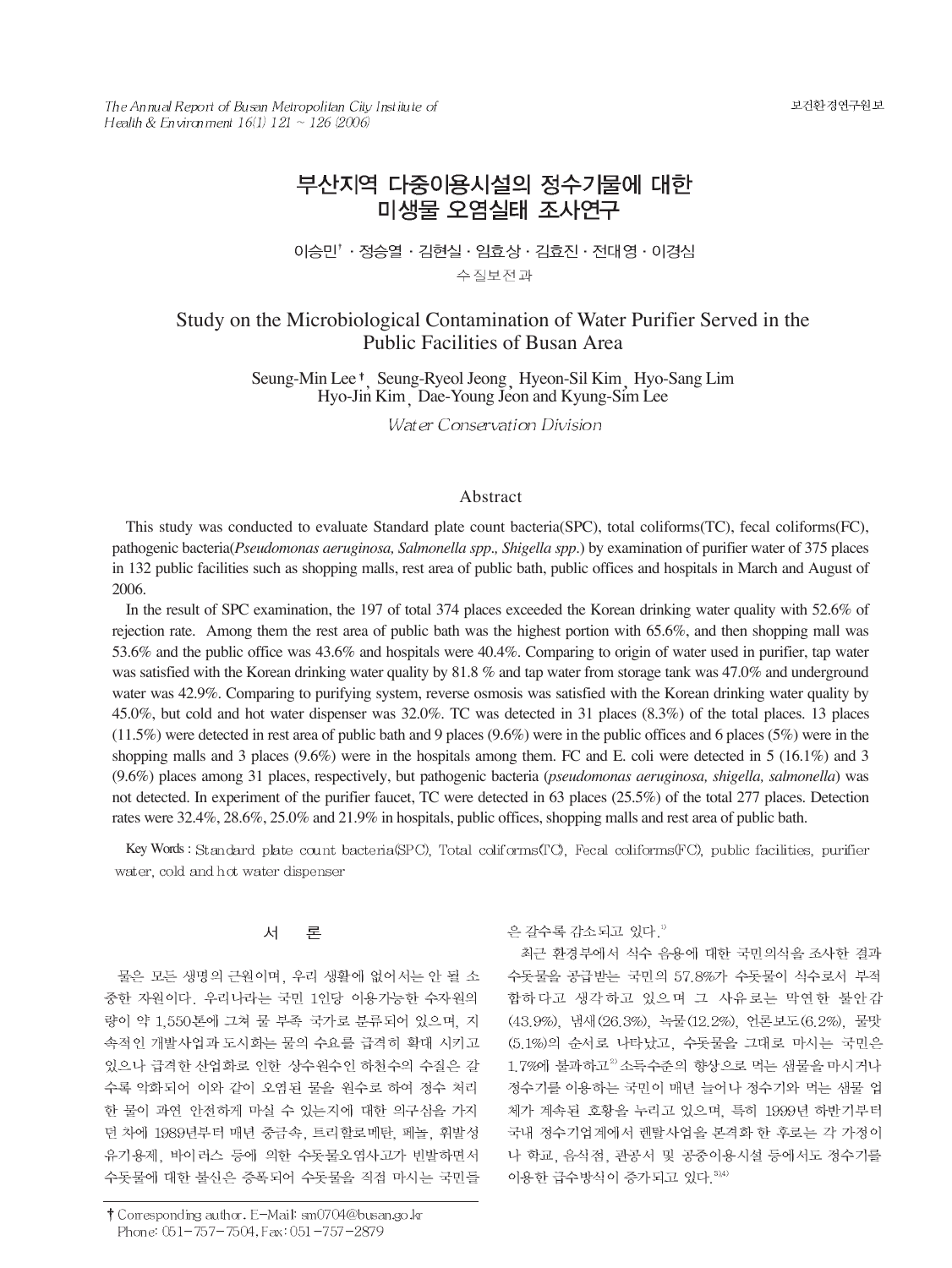그러나 우리나라는 아직 정수기 수질에 관한 기준이 정립되 어있지 않고 일반 사용자들은 정수기에 대한 전문적인 지식 보 다는 판매회사들의 광고문안에 의존하여 정수기를 선택하고 있다. 또한 박인 김이등의 연구에서 학교 및 대중음식점의 정수 기가 미생물의 제거 측면에서 여러 가지 문제점을 내포하고 있 는 것으로 나타났고 최근 각 종 언론매체 등에서도 정수기의 안전성에 대한 의혹을 제기하여 정수기에서 미생물 발생은 사 회 문제화 되고 있다. 이미 외국에서는 이런 문제에 대하여 많 은 연구가 수행된 바 있으며, 국내에서는 역삼투막을 사용하는 정수기에 미생물 발생이 문제시 된 적도 있다. 특히 미생물이 생존하기 쉬운 환경을 가진 활성탄 필터에서 미생물 발생에 대 한 많은 논란이 있어 왔다.<sup>6)</sup>

따라서, 본 연구는 일반가정과는 달리 불특정 다수가 이용하 는 다중이용시설에 설치된 정수기에 대하여 현재 문제화 되고 있는 미생물의 오염에 대한 실태를 파악하여 다중이용시설의 정수기 관리에 필요한 기준 정립을 위한 기초 자료를 제공코자 한다.

#### 재료 및 방법

#### 조사대상

본연구의 조사대상은 부산 시내에 위치한 다중이용시설 중 정수기를 이용하여 음용수를 제공하고 있는 시설을 대형점포, 찜질방, 관공서, 병원 등 4가지로 구분하여 2006년 3월과 8월 두 차례에 걸쳐 132개소를 대상으로 375건의 시료를 채취하여 조사하였으며 각 시설의 시료채취 장소는 이용자 수가 가장 많 은 로비와 식당가에 설치된 정수기에서 정수기를 통과한 물과 정수기의 청소상태 및 공기와 접하여 미생물의 재성장이 나타 날 수 있는 정수기 출구 꼭지의 오염정도를 보기위하여 출구 꼭지 내부를 멸균된 면봉으로 닦아 내어 대장균 유무를 조사하 였으며 업종별 분포현황은 Fig. 1에 나타난바와 같다.

#### 정수방식과 인지도 조사

대상시설에 설치된 정수기에 대한 정수방식 등을 알기위하여 정수기의 모델명, 제조회사, 제조일시를 조사하였고, 정수기 관 리담장자를 대상으로 사용원수, 필터교환주기 및 청소방법 등 인지도를 조사하였다.

#### 미생물 검사

정수기를 통과한 물의 미생물 검사는 지표성미생물인 일반세 균(Standard Plate Count)은 표준한천배지(plate count agar)에서 35±0.5℃ 에서 48±2시간 배양하여 형성된 집락을 계수하였고, 총대장균군 (Total Coliforms)은 시료 250mL를 멸균 여과막(공경 0.45µm, 직경 47mm, Millipore)으로 여과한 다음 여과한 막을 m-Endo LES 한천배지(Difco)에 올려놓고 35±0.5℃ 에서 24±2시간 배양하여 형성된 집락 중 금속성 광 택을 내는 붉은색 집락이 관찰되면 추정시험 양성으로 판정하



Fig. 1. The number of sampls with facility classification.

고 추정양성집락을 BGLB배지에 접종시켜 35±0.5℃ 에서 48 +2시간 배양하여 가스를 생성하면 최종 총대장균군 양성으로 판정하였고, 분원성대장균군 (Fecal coliforms)은 총대장균군 막여과법 추정시험에서 암적색의 금속광택을 내는 집락을 EC 배지에 접종시켜 항온수조에서 44.5±0.2℃ 로 24±2시간 배 양하여 가스발생이 있는 것을 분원성대장균군 양성으로 판정하 였고, 대장균(E, coli)은 분원성대장군이 검출된 EC 배지시험관 으로부터 1백금이를 EMB agar에 획선 접종하여 35±0.5℃ 로 24±2시간 배양하여 금속성 광택을 내는 검붉은색 집락을 tryptic soy agar에 접종한 후 35±0.5℃ 로 24±2시간 배양 하여 API 20E strip을 이용하여 동정하였으며, 병원성미생물 인 녹농군(Pseudomonas aeruginosa), 살모넬라(Salmonella spp.), 쉬겔라(Shigella spp.)에 대하여 검출 및 확인시험을 먹 는물수질공정시험방법"에 따라 실시하였다.

정수기 출구 꼭지 내부의 이물질에 대한 총대장균군 검사는 멸균된 면봉으로 정수기 출구 꼭지 내부를 2~3회 닦아 이송배 지에 넣어 실험실로 수송하여 LB배지가 10mL 들어있는 시험 관에 접종시켜 35±0.5℃ 에서 48±2시간 배양하여 가스를 생 성하면 추정시험 양성으로 판정하고 추정양성집락을 BGLB배 지에 접종시켜 35±0.5℃ 에서 48±2시간 배양하여 가스를 생 성하면 최종 총대장균군 양성으로 판정하였다.

#### 결과 및 고찰

# 조사대상 시설의 정수기 현황 및 인지도 조사결과 조사대상 다중이용시설에 설치된 정수기 중 조사가 이루어 진 대상 정수기는 20개의 제조업체에서 생산된 60여종의 다양 한 제품으로 구성되어 있었으며 정수기의 규모는 외관의 크기 뿐만 아니라 유효정수량 으로 구분하는데 가정용 정수기로 많 이 사용되는 유효정수량 500L 이상인 정수기로부터 다수 인 원에게 공급 할 수 있는 유효정수량 1000L 이상인 대용량 정 수기가 다양하게 설치되어 있었다. 정수기의 구조는 흡착 (adsorption), 여과(filtration)의 물리적 처리를 기본으로 하 고 UV 등 살균장치가 부착되어 있었으며 정수과정은 1차 침전 여과 필터(sediment filter)를 거쳐 녹찌거기와 미세입자를 제거하고 2차 전활성탄 필터 (pre-carbon filter)에서 잔유염 소를 제거하여 여과막(중공사막 또는 역삼투압)을 통과하여 세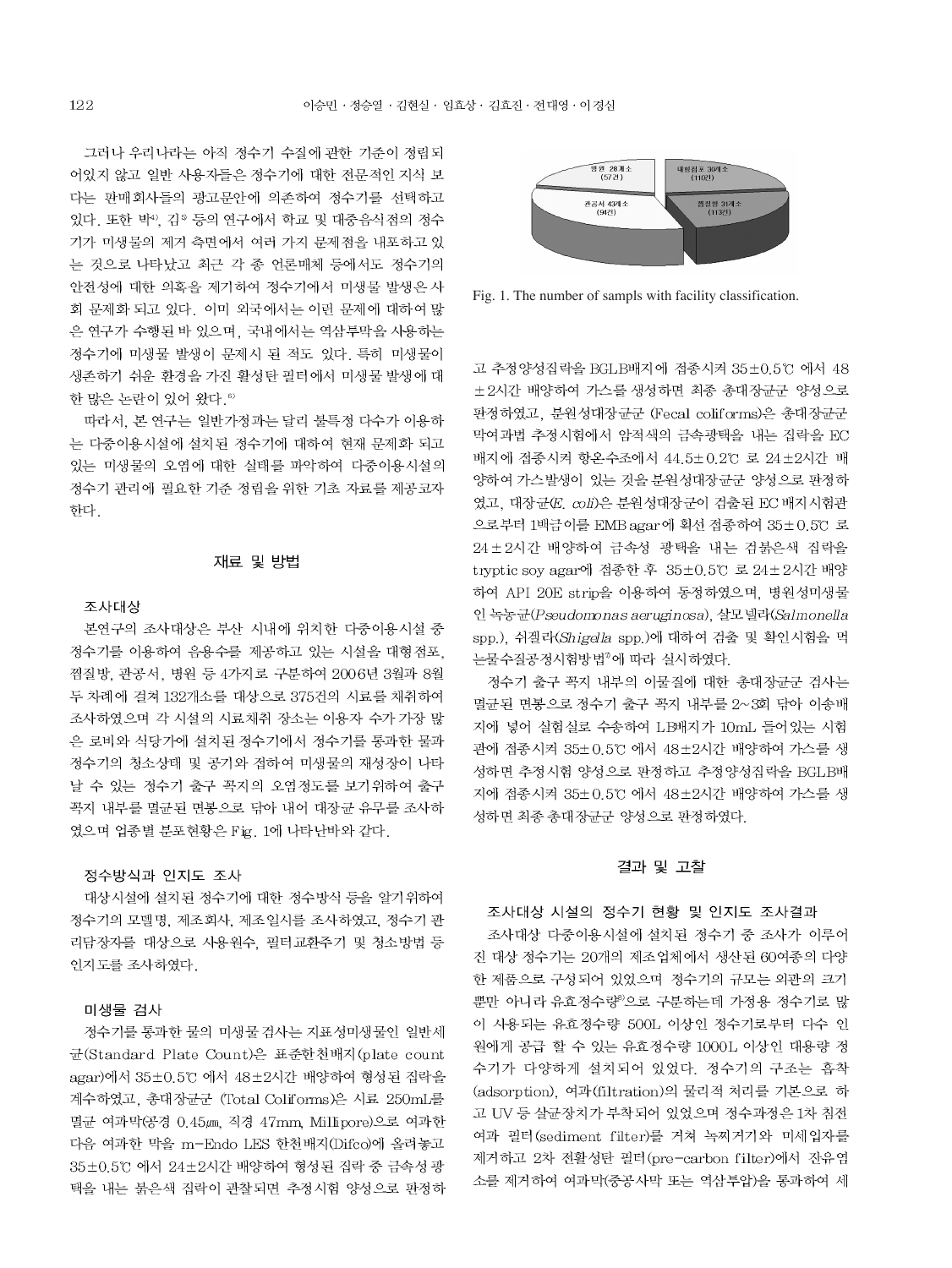

Fig. 2. Classification of purifier.



Fig. 3. Classification of raw water for the water purifier.

균. 중금속. 발암물질 등을 제거하고 최종 후활성탄 필터 (post-carbon filter)를 거쳐 저수조에 보관되는 방식이 대부 분으로 정수원리 및 방식은 Fig. 2에 나타난바와 같이 전체의 73% 이상인 대부분의 정수기가 역삼투압(Reverse Osmosis) 과 중공사막(Ultra Filtration) 방식으로 이루어져 있었으며 기타 저수조에 UV램프가 설치되어 미생물 살균기능 정수기가 있었으나 자연여과식과 이온교환수지식 정수기는 없었다.

정수기의기준 · 규격및검사기관지정고시 제3조(정수기의 분 류)에 따르면 정수기로는 분류 할 수 없으나 현재 다중이용시 설에서 음용수 공급시설로 많이 이용되고 있는 먹는 샘물을 단 순히 공급하는 냉온수기도 이번 연구대상에 포함하였으며 조 사대상 중 20%를 차지하였다.

정수기로 유입되는 원수는 Fig. 3과 같이 상수도수가 80% 로 가장 많았고 샘물이 12%, 지하수가 6%의 순으로 나타났으 며 상수도수 152건 중 7%만이 저수조를 거치지 않은 직수가 공급되고 있었고 지하수는 모두 찜질방에서 정수기의 원수로 사용되고 있었다. 정수기의 관리방식은 대부분 렌탈업체에서 관리가 이루어지는 방식으로 월 1회 청소와 필터는 물 사용량 에 따라 교환 시기를 결정 하였으나 대부분 비슷한 주기에 획 일적으로 교체되고 있었으며 냉온수기의 경우 수질기준을 만 족하는 먹는 샘물을 원수로 사용하는바 별도의 관리가 이루어 지지 않고 있는 것으로 조사되었다.

#### 일반세균 검사결과

일반세균(Standard plate count: SPC)은 사용하는 유기영 양배지에서 자랄 수 있는 다양한 종의 종속영양세균을 일컫는 데 어떠한 수계에나 대장균군보다 상대적으로 많이 분포하며 특히 유기영양분이 많을 경우 높은 농도로 검출되는데<sup>9)</sup> 본 연 구에서 조사된 일반세균의 분포특성을 보면 현행 먹는물 수질 기준인 1mL 당 100 CFU (colony forming unit) 이하인 규 정10)을 초과한 정수기 물은 전체 374건 중 197건으로 52.6% 를 나타내었는데 이는 충청남도 도내 초·중·고등학교에서 2001~2003년 3년간 검사 의뢰한 정수기 물의 일반세균에 대 한 검사결과인 2001년 23.6%(56건). 2002년 16.3%(60건). 2003년 20.6%(120건)의 기준 초과율과 2003년도 경기도보 건환경연구원에서 박 등40 조사한 경기북부지역의 정수기물 관리실태 조사에서 나타난 초 · 중 · 고등학교와 대중음식점을 대상으로 조사한 결과인 21.9%(169건)의 기준 초과율과 비교 할 때 매우 높은 기준 초과율을 보였다.

일반세균수가 가장 높게 검출된 곳은 대형점포에서 8.6× 10° CFU/mL로 나타나 경기도보건환경연구원에서 김 등®이 조사한 2001년도 경기도내 초 · 중 · 고등학교 50개소에서 조 사한 일반세균 최대치 2.4×10<sup>8</sup> CFU/mL와 2003년도 초 · 중 · 고등학교와 대중음식점을 대상으로 조사한 4.6×10<sup>3</sup> CFU/mL 보다 높게 나타났다. 그러나 일반세균은 병원성 세 균이거나 분변성 오염의 지표세균이 아니므로 그 자체로 건강 상에 해를 끼치지 않으나 기회성병원균 등에 대한 지표로서 대 장균군의 보충적인 정보를 제공할 수 있다. 9) 따라서 일반세균 의 검출량이 많다고 해서 반드시 위험한 물이라고 말할 수 없 고 적다고 해서 절대로 안전하다고도 말할 수 없으나 좋은 물 일수록 일반세균의 검출량이 적고 오염된 물일수록 많은 경향 이 있으므로 그 지표가 된다고 할 수 있다.10

조사대상 시설별 분포특성 : 일반세균수의 조사대상 시설별 먹는물 수질기준을 초과한 비율을 보면 Fig. 4와 같이 찜질방 이 113건 중 74건이 초과하여 65.5%로 가장 높게 나타났고 다 음으로 대형점포 53.6%(59건), 관공서 43.6%(41건), 병원이 40.4%(23건)의 순으로 나타났으며, 2.0×10<sup>3</sup> CFU/mL 이상 으로 일반세균수의 검출이 높게 나타난 분포비율을 보면 시설 별로 찜질방 13.3%, 대형점포 8.2%, 관공서 1.1%로 나타났으 며 병원은 한건도 없었다. 찜질방에서 일반세균수의 높은 기준 초과율과 검출량을 보인 것은 원수의 종류 및 정수기에 대한 이용자의 수와 밀접한 관계가 있는 것으로 판단되는데 이는 찜 질방에서 원수로 유기물의 함량이 높은 지하수의 사용이 많았 고 정량적으로 조사는 이루어지지 않았으나 일반적으로 찜질 방에서 시설의 특성상 이용자의 수가 가장 많을 것으로 보아 개방되어져 있는 정수기의 출구 꼭지 등의 오염과 이 등 □의 연 구에서 나타난 정수량의 증가에 따른 활성탄필터의 유기물 증 가에 따른 세균의 재성장등이 원인일 것으로 판단된다.

계절별 분포특성 : 계절별 분포 특성을 보면 Fig. 5와 같이 나타나 미생물이 온도에 따라 효소 활성과 직접적인 상관 성이 있어 보통의 온도 범위에서는 10℃ 증가 시 효소활성이 2배 정 도 증가하므로13) 하절기인 8월이 3월 보다 일반세균의 번식이 높을 것으로 예상하였으나 오히려 먹는물 수질기준 100 CFU/mL을 초과한 세균수의 분포건수가 기온이 낮은 3월에 높게 나타나 정수기 물의 일반세균 증식은 계절적인 영향이 약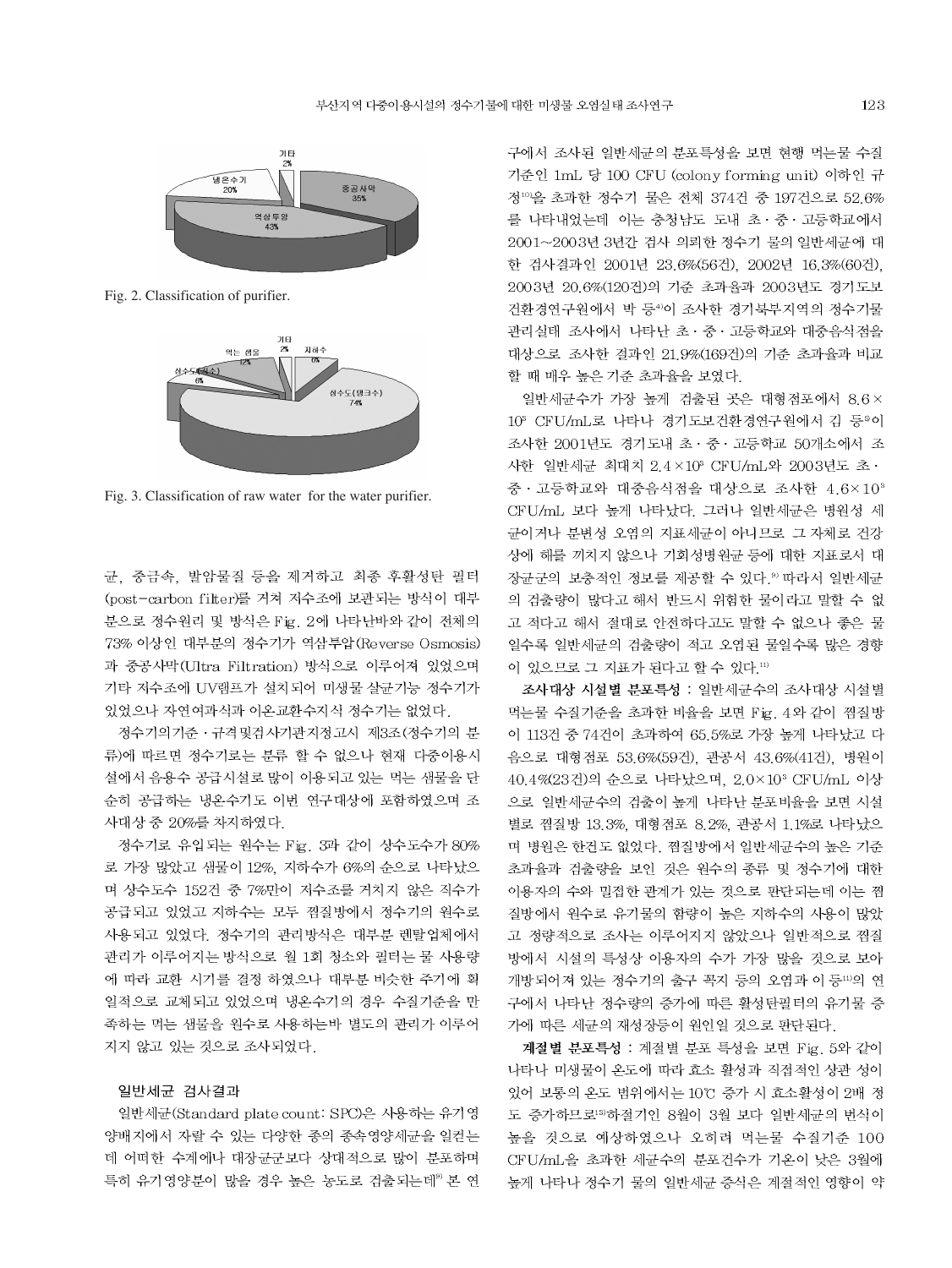

Fig. 4. Distribution standard plate count with facility.



Fig. 5. The seasonal variation of distribution with facility of standard plate count.

한 것으로 판단된다. 이는 정수기가 대부분 실내에 위치하여 세균의 증식에 영향을 미치는 정수기 내부의 온도에는 실외의 온도와 관련이 적은 것에 기인된 것으로 판단된다.

원수의 종류에 따른 분포특성 : 정수에 사용된 원수의 종류 에 따른 일반세균의 분포 특성을 보면 Fig. 6과 같이 상수도 직수가 22건 중 18건이 먹는물 수질기준을 만족하여 81.8%로 가장 높았고 먹는 샘물이 31.8%(44건 중 14건)로 가장 낮게 나타났으며, 상수도 탱크수와 지하수는 각각 47.0%, 42.9%로 비슷하게 나타났다. 상수도 직수에서 일반세균수의 검출이 낮 게 나타난 것은 세균의 소독능을 나타내는 잔류염소농도에 있 어 상수도 탱크수 보다 2배 이상 높아 원수 자체에서 세균 검 출량이 적을 뿐만 아니라 정수기내에서도 소독효과가 유지되 어 미생물의 재성장을 막은 것<sup>12,14</sup>)에 기인된 것으로 보이며 먹 는 샘물에서 일반세균수의 검출이 높은 것은 일반적으로 냉온 수기에 사용되는 18.9L용 먹는 샘물의 경우 백 등<sup>6)</sup>의 연구에 서와 같이 개봉 후 3~4일이 지나면 공기 중 세균이 물속으로 들어가 미생물이 증식되어 5일이 경과되면 세균에 오염된다는 결과와 동일한 사항으로 사료된다.

정수 방식에 따른 분포특성 : 정수 방식에 따른 일반세균수 의 분포특성을 보면 Fig. 7과 같이 역삼투압방식이 145건 중 75건이 먹는물 수질기준을 만족하여 51.7%의 적합율을 보였 으며 중공사막방식이 119건 중 49건으로 41.2%, 냉온수기가 50건 중 16건으로 32.0%를 나타났다. 역삼투압방식이 중공사



Fig. 6. Distribution of standard plate count with raw water.



Fig. 7. Distribution standard plate count with raw water with purification methods.

막방식 보다 먹는물 수질기준을 만족한 비율이 높은 것은 여과 막의 막표면 기공크기가 역삼투막이 0.0001 /m로 중공사막의 0.01 μm 보다 미세하여<sup>14)</sup> 세균의 제거 면에서 우수한 것에 기인 되어진 것으로 보여 지나 동일한 역삼투압방식으로 저장탱크 내 정수수의 미생물에 대한 2차 오염 방지를 위하여 UV 순환 살균기능을 설치한 정수기의 먹는물 수질기준을 만족한 분포 비율이 38.5%로 낮게 나타난 것으로 보아 정수기 통과 물에 있어 일반세균의 증식요인은 정수 방식 보다는 많은 복합적인 변수에 의하여 영향이 나타나는 것으로 판단된다.

대장균군, 분원성대장균군 및 기타 병원성세균 검사결과 총대장균군과 분원성대장균군 그리고 대장균은 미생물의 분 류상 구분 이라기보다는 검사방법에 의하여 구분되는 특징을 갖는다. 총대장균군은 Escherichia, Enterobacter, Klebsiella, Citrobacter속 등을 포함하는 가장 오래된 지표 세균으로 거의 모든 나라의 수질 기준에 가장 보편적으로 사용 되고 있으며, 가장 높은 검출율을 나타내어 큰 폭의 안전도를 제공한다는 점에서 먹는물 처리수에서 중요한 지표세균으로 사용되고 있다. 분원성대장균군은 배양온도가 온혈동물의 장 내 임계 온도인 44℃로 높기 때문에 선택적으로 자연환경에 있는 세균의 성장은 억제하면서 장내세균이 잘 자랄 수 있도록 함으로서 분변 오염 지표로의 신뢰성을 높인다. 대장균은 단일 종의 세균으로 인간이나 온혈동물의 장내 우점을 이루는 통성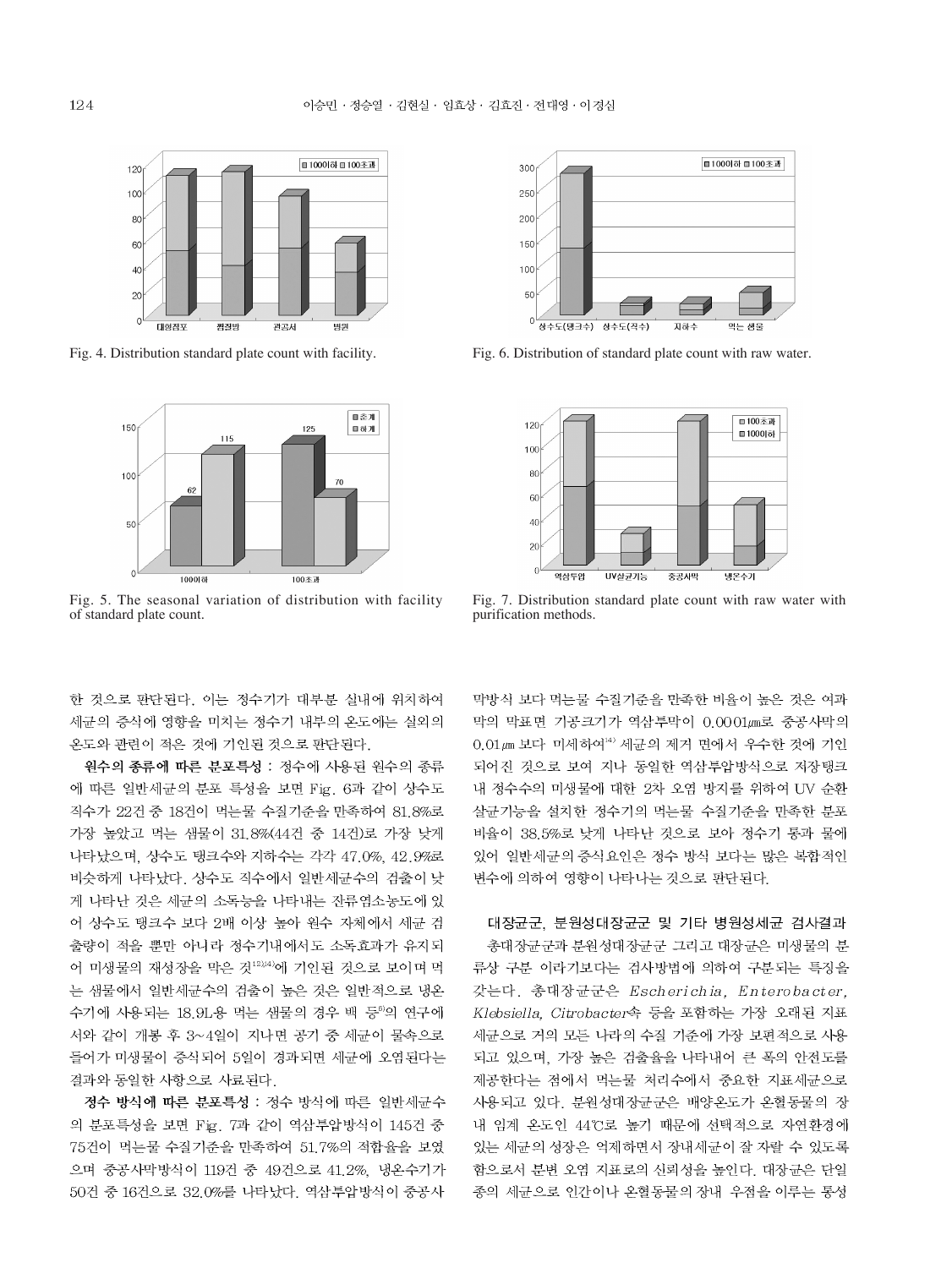| division       | No. of<br>samples | No. (%) of detection |            |            |            |            |            |  |
|----------------|-------------------|----------------------|------------|------------|------------|------------|------------|--|
|                |                   | $TC^*$               | FС         | E. coli    | РA         | Sal.       | Shi.       |  |
| shopping malls | 110               | $(5.5\%)$            | $0(0.0\%)$ | $0(0.0\%)$ | $0(0.0\%)$ | $0(0.0\%)$ | $0(0.0\%)$ |  |
| zzimzilbang    | 113.              | 13 (11.5%)           | $5(4.4\%)$ | $3(2.6\%)$ | $0(0.0\%)$ | $0(0.0\%)$ | $0(0.0\%)$ |  |
| public offices | 94                | $(9.6\%)$<br>Q       | $0(0.0\%)$ | $0(0.0\%)$ | $0(0.0\%)$ | $0(0.0\%)$ | $0(0.0\%)$ |  |
| hospital       | 57                | (5.3%)<br>3          | $0(0.0\%)$ | $0(0.0\%)$ | $0(0.0\%)$ | $0(0.0\%)$ | $0(0.0\%)$ |  |
| $Total (\%)$   | 374               | $(8.3\%)$<br>31      | $5(1.3\%)$ | $3(0.8\%)$ | 0 (0.0%)   | 0 (0.0%)   | $0(0.0\%)$ |  |

Table 1. Results of Bacterial Analysis with facility

\* TC, total coliforms; FC, fecal coliforms; PA, Pseudomonas aeruginosa; Sal, Salmoella spp.; Shi, Shigella spp.

Table 2. Analytical results of total coliforms in the cock of purifier.

| division             | shopping malls | zzimzilbang  | public offices | hospital     | total        |
|----------------------|----------------|--------------|----------------|--------------|--------------|
| No. of samples       |                | 105.         | 56             |              | 247          |
| No. (%) of detection | $13(25.0\%)$   | $23(21.9\%)$ | $16(28.6\%)$   | $11(32.4\%)$ | $63(25.5\%)$ |



Fig. 8. Comparison of total coliforms detection rate for purifier water and purifier exit faucet with facility.

혐기성세균으로 분원성 오염에 대한 특이성이 가장 높아 가장 신뢰할 수 있는 분원성 오염의 지표이다. 9,15,16

본 연구에서 정수기 통과 물에 대한 조사결과는 Table 1 과 같이 총대장균군은 374건 중 31건(8.3%)이 검출되어 경기도 보건환경연구원에서 2003년도 정수기 수질 조사결과 1198건 중 17건 (1.4%)과 비교하여 매우 높게 나타났는데 이는 본 연구 에서는 총대장균군의 시험방법에 있어 시료액량을 먹는물 수 질기준인 100mL 보다 많은 250mL를 취한 것이 영향을 준 것으로 보여 진다. 시설별로는 일반세균수의 검출이 가장 많이 나타났던 찜질방에서 13건 (11.5%)이 검출되어 가장 높은 검출 율을 보였고 다음으로 관공서 9건(9.6%), 대형점포 6건 (5.5%), 병원 3건(9.6%) 순으로 나타났으며 총대장균군이 검 출된 31건의 정수기 통과 물에 대한 일반세균수의 분포를 보 면 먹는물 수질기준인 100 CFU/mL 이하를 만족한 건수는 15건(48.4%)으로 가장 많았고, 1.1×10<sup>2</sup>~5.0×10<sup>2</sup> CFU/mL 는 7건(22.6%),  $1.1 \times 10^{3} \sim 2.0 \times 10^{3}$  CFU/mL는 4건(12.9%), 2.1×10<sup>3</sup> CFU/mL 이상이 5건(16.1%)으로 나타나 오히려 일 반세균의 검출량이 적은 정수기 통과 물에서 총대장균군의 검 출율이 높게 나타났다. 총대장균군이 검출된 31건의 시료 중 분원성대장균과 대장균이 검출된 시료는 각각 5건(16.1%)과 3 건(9.6%)으로 나타났는데 이중 냉온수기에서 각각 3건과 2건 이 검출되어 정기적인 청소가 이루어지지 않는 등 관리가 취약 한 냉온수기의 미생물에 대한 오염이 심각한 것으로 판단되며 병원성세균인 녹농균, 살모넬라, 쉬겔라는 검출되지 않았다.

정수기 출구 꼭지에 대한 총대장균군의 검출결과를 보면 총 247건을 검사한 결과 63건(25.5%)에서 총대장균군이 검출되 었는데 이중 병원에서 34건 중 11건(32.4%)이 검출되어 가장 높은 검출율을 보였고 다음으로 관공서 28.6%, 대형점포 25.0%, 찜질방 21.9% 순으로 나타났다. 총대장균군이 검출된 정수기 출구 꼭지를 통과한 물 중 총대장균이 검출된 건수는 9 건(14.3%)으로 비교적 낮은 분포를 보였을 뿐만 아니라 Fig. 8에서 나타난바와 같이 시설별로 정수기 통과 물과 꼭지의 총 대장균군 검출율이 서로 상반되게 나타난 것으로 보아 총대장 균군의 증식에 있어 정수기 꼭지의 오염이 미치는 영향 보다는 원수의 종류, 정수기의 성능, 활성탄 필터에서의 세균 재성장 등 다양한 요인에 기인된 것으로 사료된다.

#### 곀 론

본 연구는 부산 시내에 위치한 다중이용시설 중 정수기를 이 용하여 음용수를 공급하고 있는 대형점포, 찜질방, 관공서, 병 원 등 132개소의 다중이용시설에 대하여 정수기물의 미생물 오염실태를 파악하기 위하여 2006년 3월과 8월 두 차례에 걸 쳐 375건의 정수기물을 대상으로 현재 먹는물 수질 규격 기준 에서 규정하고 있는 일반세균, 총대장균군 및 분원성대장균군 항목과 병원성세균인 녹농균, 살모넬라 및 쉬겔라에 대하여 수 질검사를 실시한 결과는 다음과 같았다.

1. 조사대상시설에 설치된 정수기의 사용실태를 보면 정수 방식은 역삼투압방식이 전체의 43%로 가장 많이 사용되고 있 었으며 다음으로 중공사막방식이 35%, 냉온수기가 20%의 순 으로 나타났고 정수기에 공급되는 원수는 상수도수가 80%로 가장 많았고 먹는 샘물이 12%. 지하수가 6%의 순으로 나타났